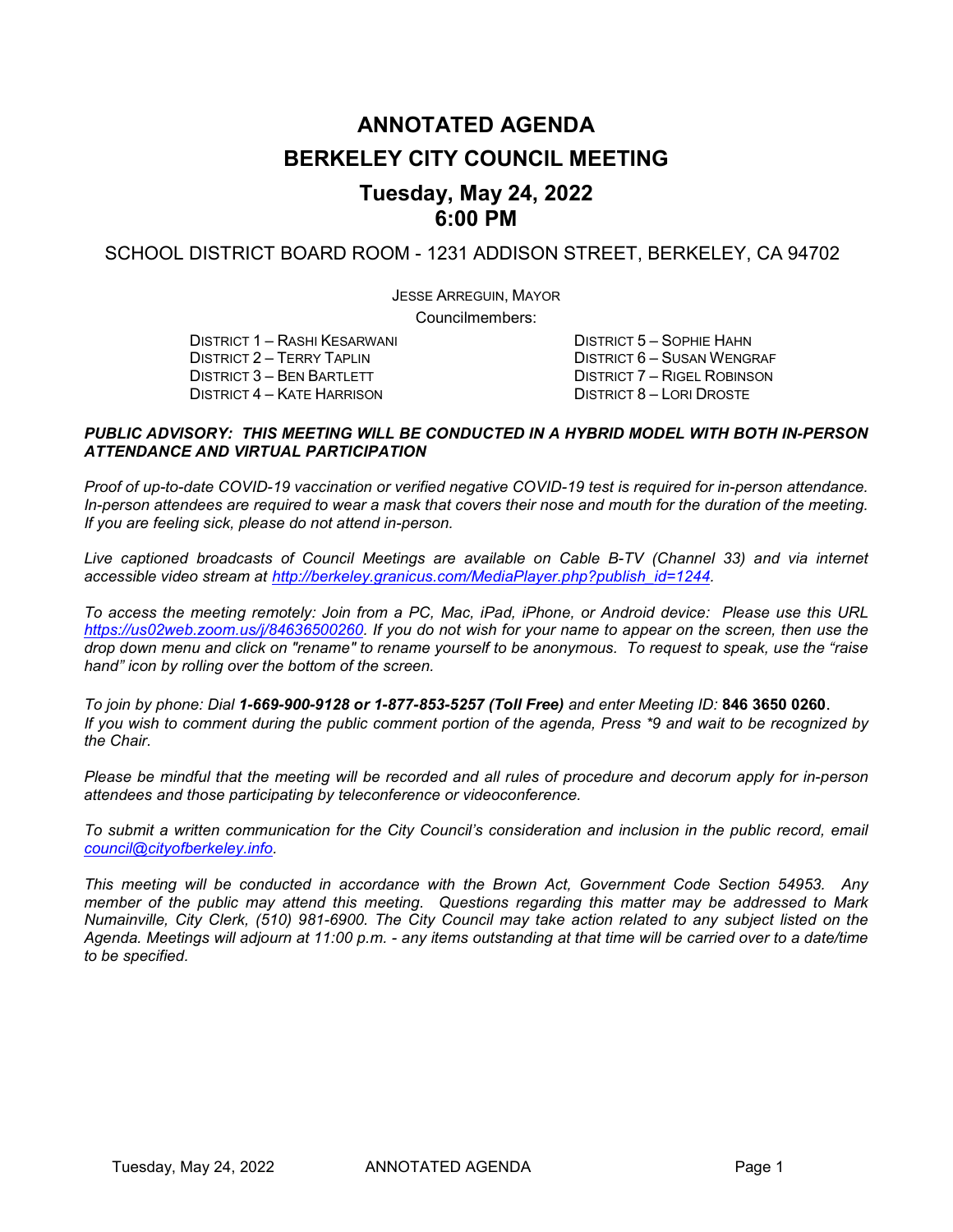## **Preliminary Matters**

- **Roll Call:** 6:06 p.m.
- **Present:** Kesarwani, Taplin, Bartlett, Harrison, Hahn, Wengraf, Robinson, Droste, **Arreguin**
- **Absent:** None

#### **Report from Closed Session**

City Council met in closed session on May 17, 2022, Pursuant to Government Code Section 54956.9(d)(2) and provided direction to outside counsel and approved a settlement by Compromise and Release, or else in the alternative by stipulated award of permanent disability with Award of lifetime future medical care, as to workers' compensation matters WCAB Case Number: ADJ14647128.

#### **Ceremonial Matters:**

1. Moment of Silence and Adjournment in Memory of the 18 children murdered by gun violence in Uvalde, Texas

#### **City Manager Comments:** None

#### **Public Comment on Non-Agenda Matters:** 10 speakers.

**Action:** M/S/C (Arreguin/Taplin) to accept an urgency item from Councilmember Harrison pursuant to Government Code Section 54954.2(b)(2) entitled Support for Full Funding of the Community Anti-Displacement and Preservation Program in the California Budget Act of 2022.

**Vote:** All Ayes.

### **Consent Calendar**

#### **Public Comment on Consent Calendar and Information Items Only:** 28 speakers.

**Action:** M/S/C (Arreguin/Robinson) to adopt the Consent Calendar in one motion except as indicated.

**Vote:** All Ayes.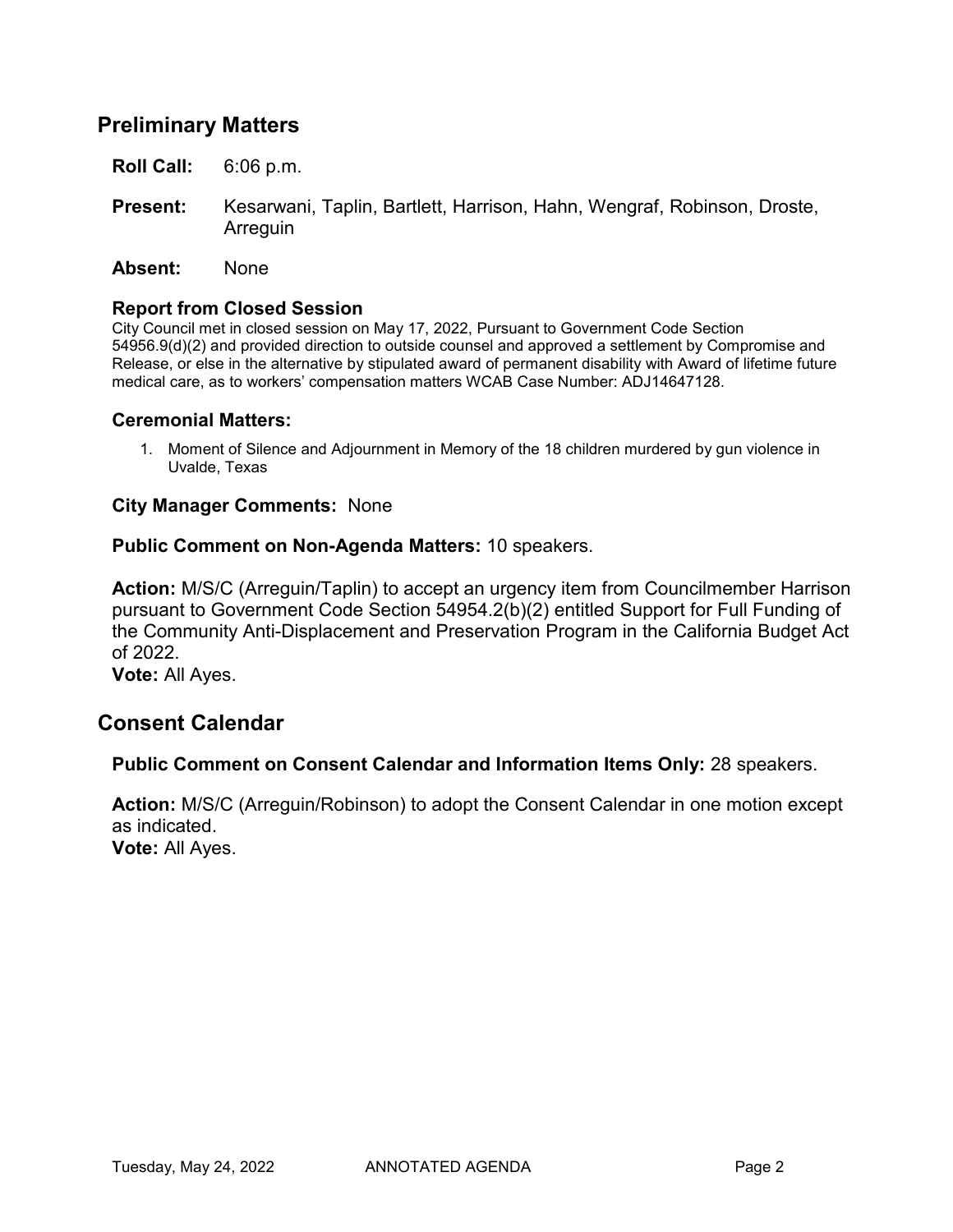**Urgency Item: Support for Full Funding of the Community Anti-Displacement and Preservation Program in the California Budget Act of 2022**

**From: Councilmember Harrison (Author), Mayor Arreguin (Co-Sponsor)**

**Recommendation:** Send a resolution in support of full funding for the Community Anti-Displacement and Preservation Program in the state budget for the 2022-2023 fiscal year to Senator Skinner, Senator Kamlager, Assemblymember Ting, Assemblymember Carrillo, Assemblymember Wicks, Assemblymember Bloom, and Governor Gavin Newsom, and the California State Senate's Standing Committee on Budget and Fiscal Review. The Community Anti-Displacement and Preservation Program will provide state funding for the acquisition and rehabilitation of unsubsidized affordable rental housing to prevent displacement and enable mission-oriented affordable housing developers to preserve these properties as permanently affordable homes.

### **Financial Implications:** None

Contact: Kate Harrison, Councilmember, District 4, (510) 981-7140 **Action:** Approved recommendation. Adopted Resolution No. 70,355-N.S.

## **1. Amendment: FY 2022 Annual Appropriations Ordinance From: City Manager**

**Recommendation:** Adopt second reading of Ordinance No. 7,811-N.S. amending the FY 2022 Annual Appropriations Ordinance No. 7,795–N.S. for fiscal year 2022 based upon recommended re-appropriation of committed FY 2021 funding and other adjustments in the amount of \$53,122,621 (gross) and \$43,346,798 (net).

## **First Reading Vote:** All Ayes.

**Financial Implications:** See report

Contact: Sharon Friedrichsen, Budget Manager, (510) 981-7000 **Action:** Adopted second reading of Ordinance No. 7,811–N.S.

#### **2. Public Art Funding for Municipal Capital Improvement Projects Ordinance; Adding Berkeley Municipal Code Chapter 6.13 From: Civic Arts Commission**

**Recommendation:** Adopt second reading of Ordinance No. 7,812-N.S. adding Chapter 6.13 Public Art Funding for Municipal Capital Improvement Projects of the Berkeley Municipal Code to provide for the allocation of one and three quarters percent (1.75%) of the estimated cost of construction associated with eligible municipal capital improvement projects, which shall be used for art and cultural enrichment of public buildings, parks, streets, and other public spaces in the City of **Berkelev** 

### **First Reading Vote:** All Ayes.

**Financial Implications:** See report

Contact: Jennifer Lovvorn, Commission Secretary, (510) 981-7530 Adopted second reading of Ordinance No. 7,812–N.S.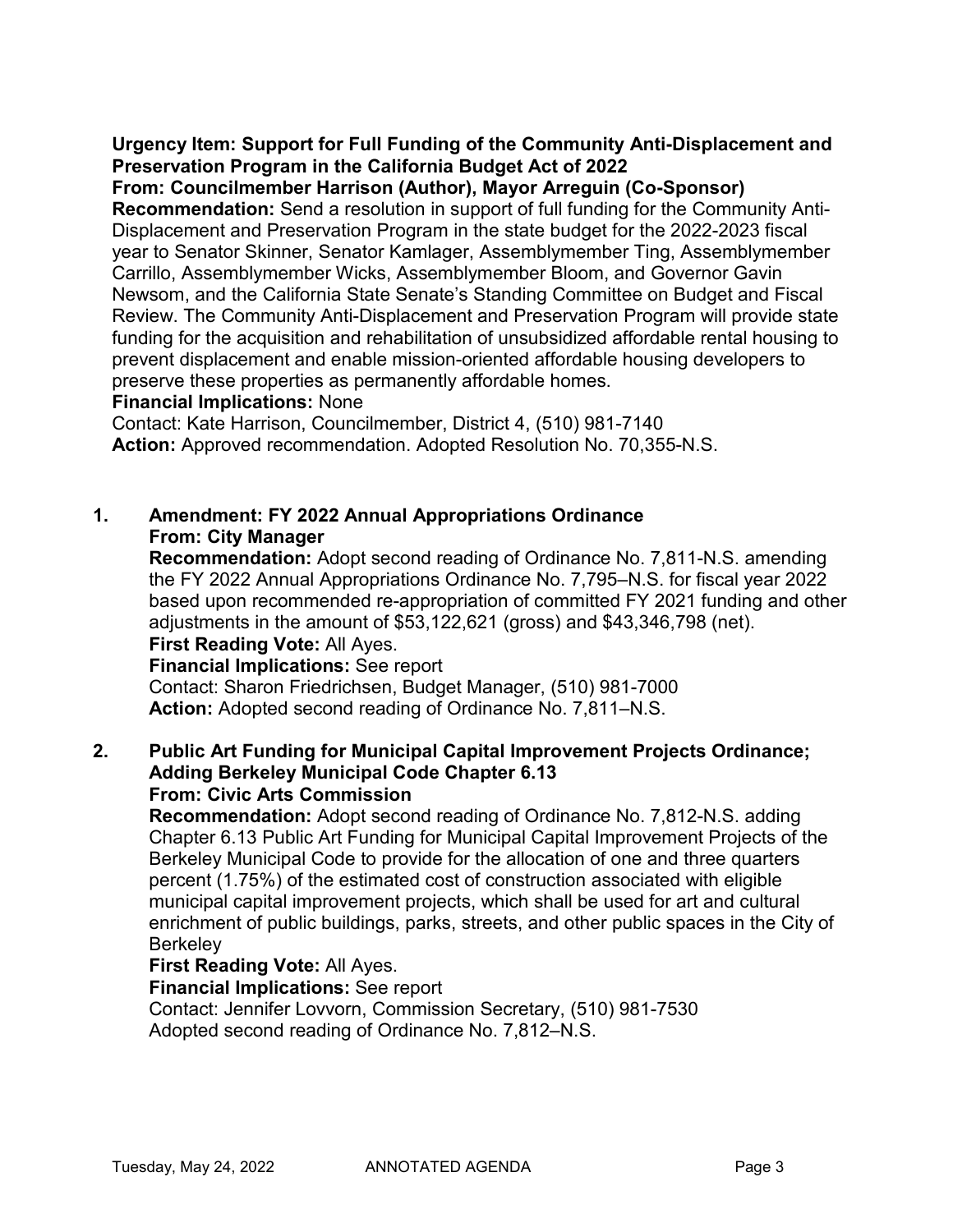## **Consent Calendar**

**3. Formal Bid Solicitations and Request for Proposals Scheduled for Possible Issuance After Council Approval on May 24, 2022 From: City Manager**

**Recommendation:** Approve the request for proposals or invitation for bids (attached to staff report) that will be, or are planned to be, issued upon final approval by the requesting department or division. All contracts over the City Manager's threshold will be returned to Council for final approval.

**Financial Implications:** \$300,000

Contact: Henry Oyekanmi, Finance, (510) 981-7300 **Action:** Approved recommendation.

**4. Donation from Berkeley Echo Lake Camp Association for Echo Lake Camp Youth Scholarships**

## **From: City Manager**

**Recommendation:** Adopt a Resolution to accept a cash donation of \$10,000 from the Berkeley Echo Lake Camp Association (BELCA), for Echo Lake Camp youth scholarships.

**Financial Implications:** \$10,000 in revenue.

Contact: Scott Ferris, Parks, Recreation and Waterfront, (510) 981-6700 **Action:** Adopted Resolution No. 70,356–N.S.

### **5. Contract: Care Systems Inc. for an Electronic Scheduling Solution From: City Manager**

**Recommendation:** Adopt a Resolution authorizing the City Manager to execute a contract and any necessary amendments with Care Systems Inc. to provide an Electronic Scheduling (E-Staffing) System for a three-year contract with an option to extend the contract for a two-year period for a maximum length of five years, for a total not to exceed \$191,740.

**Financial Implications:** See report

Contact: Jennifer Louis, Police Department, (510) 981-5700 **Action:** Adopted Resolution No. 70,357–N.S.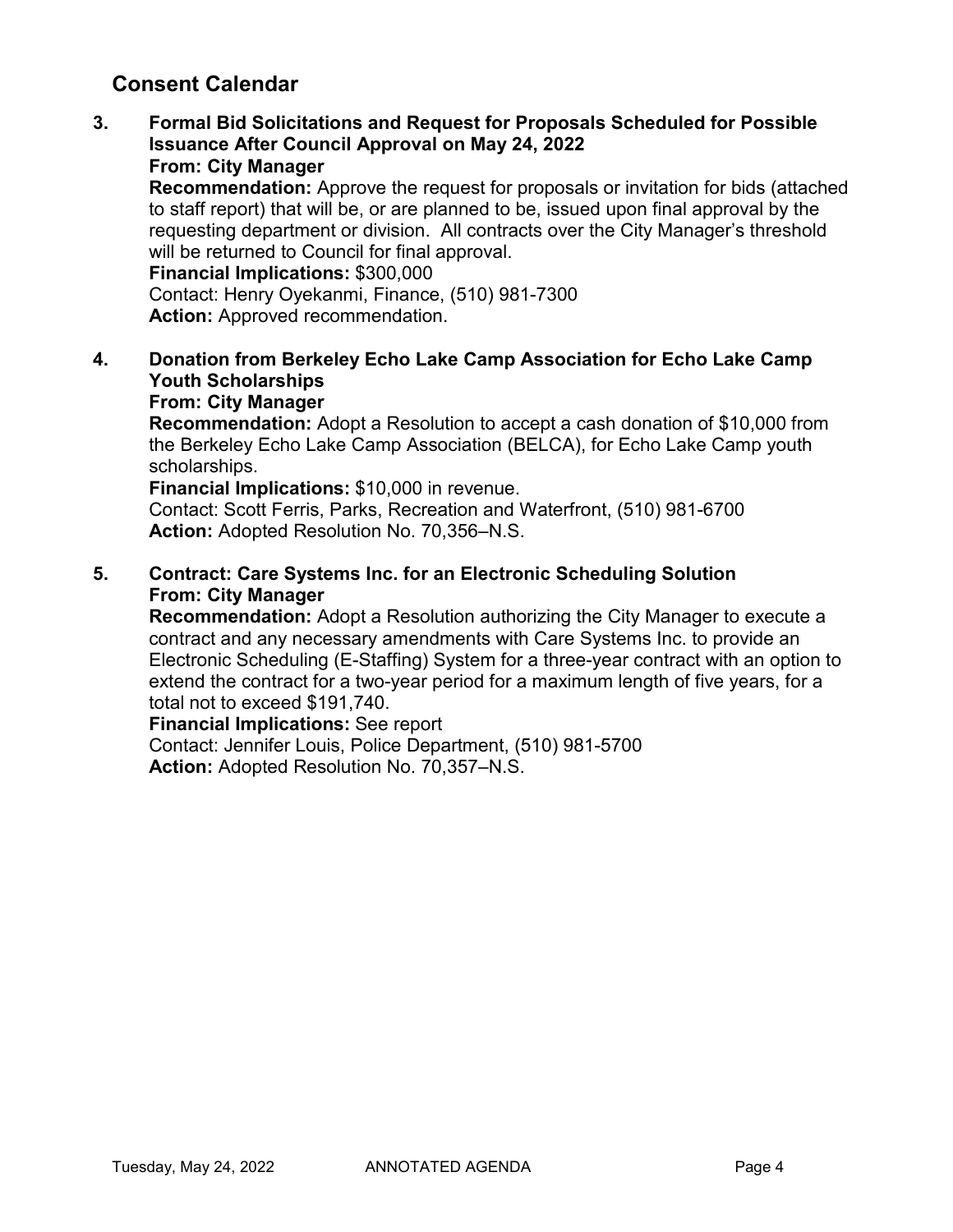## **Consent Calendar**

**6. Proposal to Allocate Revenues Generated by the Transient Occupancy Tax in the Waterfront Area to the Marina Fund to Avoid Insolvency, Rebuild its Fund Balance and to Stabilize its Finances** *(Reviewed by the Budget & Finance Committee)*

### **From: Parks and Waterfront Commission**

**Recommendation:** That Council adopt a Resolution adopting a policy that all Transient Occupancy Taxes (TOT hotel tax) generated at the Berkeley Waterfront be allocated to the City's Marina Enterprise Fund. All other property, sales, utility users, and parking taxes; as well as business license and franchise fees, would continue to be allocated to the City's General Fund.

*Policy Committee Recommendation: On April 28, 2022, the Budget & Finance Policy Committee took the following action: forward the item to Council with a qualified positive recommendation to consider as part of the budget process including the following amendments 1. that Public Works consider including trash pick-up at the Marina in the 218 process; 2. that the Marina Fund be excluded from road work repairs within the larger marina territory; and 3. that \$1.5M be allocated from the General Fund to the Marina Fund for operating expenses in 2024.* 

#### **Financial Implications:** See report

Contact: Roger Miller, Commission Secretary, (510) 981-6700

**Action:** Approved recommendation of the Budget & Finance Committee.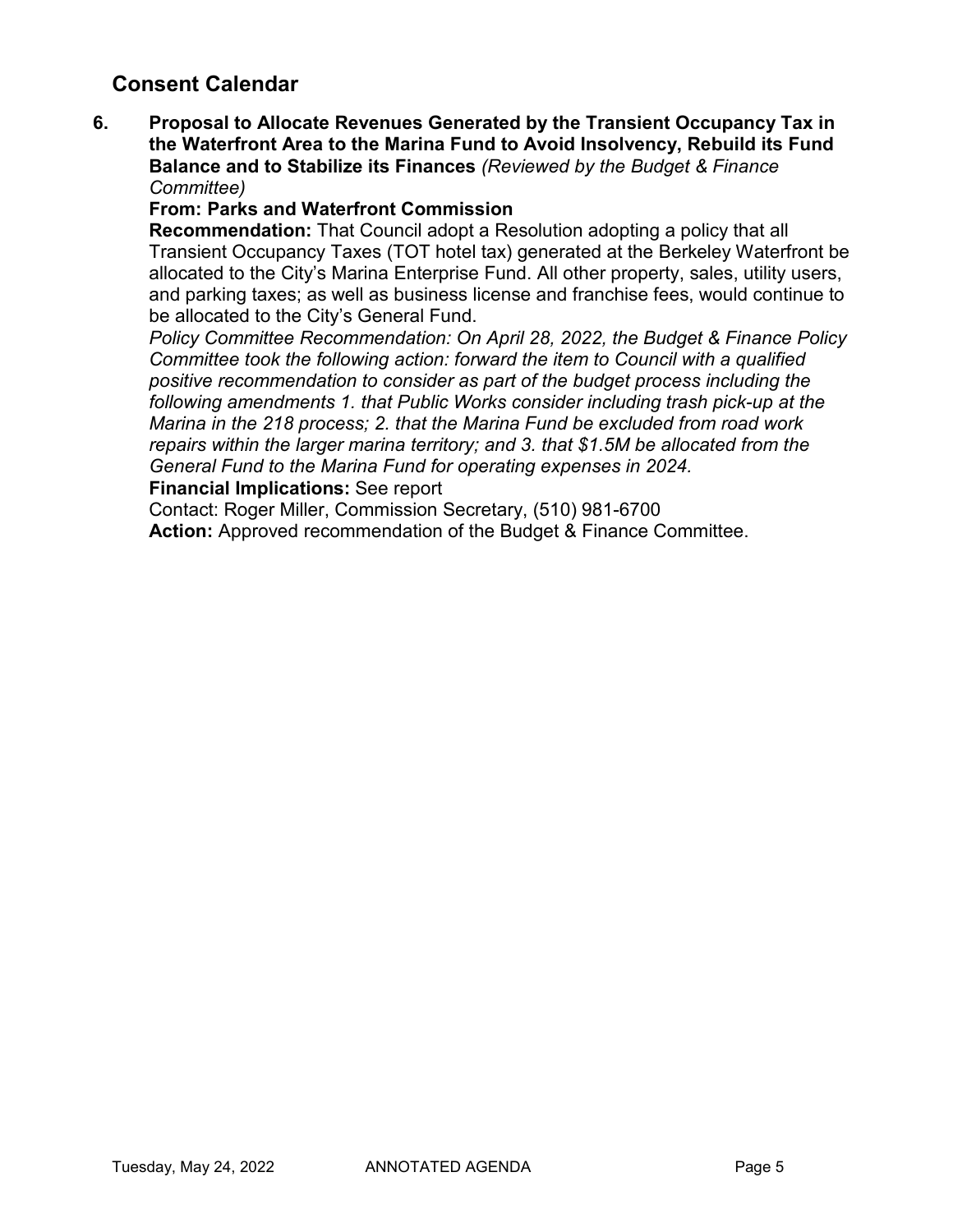**7. Budget Referral: Street Maintenance Funding to Prevent Further Deterioration of Pavement Condition to Save Tax Dollars and Our Streets** *(Reviewed by the Budget & Finance Committee)*

**From: Councilmember Kesarwani (Author), Councilmember Droste (Co-Sponsor), Councilmember Taplin (Co-Sponsor), Councilmember Wengraf (Co-Sponsor)**

**Recommendation:** Refer to the FY 2022-23 budget process to establish a threeyear plan (FY 2022-23 through FY 2024-25) to fully fund an adequate street paving budget that prevents further deterioration of the City's pavement condition. At the end of the three-year period, the fiscal plan should allocate a minimum total of \$8 million in additional ongoing annual General Fund—bringing the total street paving annual budget to at least \$15.1 million—the minimum amount needed to maintain pavement condition, as identified by our Public Works Department.

We recommend that the City slightly exceed the \$8 million General Fund need by contributing \$3 million in ongoing funds in FY 2022-23, an additional \$3 million of ongoing funds in FY 2023-24, and a final addition of \$3 million in ongoing funds in FY 2024-25. This total of \$9 million, in addition to the existing allocation of \$7.3 million for annual street maintenance, will provide the City with about \$1.2 million more than the minimum total of \$15.1 million to account for inflation.

A three-year plan is suggested to give the City time to gradually enhance street paving resources, and annual inflation adjustments are recommended in out-years in order to ensure that maintenance funds remain adequate over time as construction costs rise. A dollar of maintenance early in a street's life-cycle saves \$8 later in the street's life-cycle due to avoided rehabilitation and/or reconstruction costs associated with failing streets, making this budget request an urgent matter of fiscal oversight. *Policy Committee Recommendation: On April 19, 2022, the Budget & Finance Policy Committee sent the item to Council with a positive recommendation to: 1. Formally refer the item to FY 23-24 Biennial Budget Process; 2. State the Committee's recommendation that the City Council prioritize available General Fund revenues to supplement the street paving budget to prevent further deterioration; 3. To recommend that Council consider this proposed approach to develop an expenditure plan for street paving; 4. Set a goal of allocating an additional \$3-8 Million in ongoing General Fund revenues.*

### **Financial Implications:** See report

Contact: Rashi Kesarwani, Councilmember, District 1, (510) 981-7110 **Action:** Approved recommendation of the Budget & Finance Committee.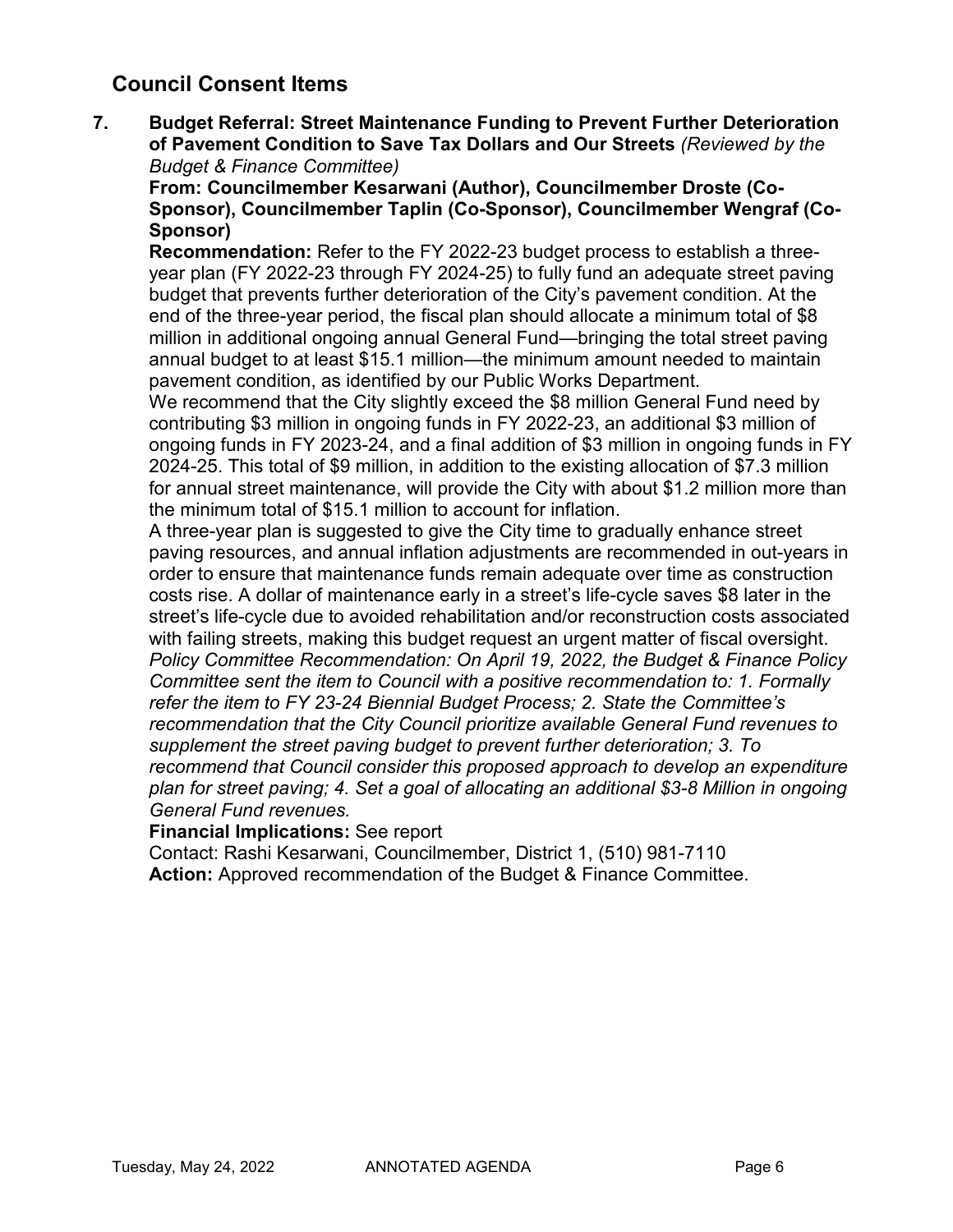### **8. Budget Referral: Capacity Building for Merchant Associations in the Gilman and Lorin Districts**

### **From: Councilmember Kesarwani (Author), Councilmember Bartlett (Co-Sponsor)**

**Recommendation:** Referral to the City Manager and the FY 2022-23 Budget Process to provide one-time capacity building totaling \$20,000 (\$10,000 each) for the Gilman and Lorin District merchant associations to support economic development in their respective commercial areas. Distribution of funds should be contingent upon the following criteria: (a) Establishment of representative community advisory boards reflecting the diversity of businesses, agencies, nonprofits and resident stakeholders who could function as the leadership entity for fund management; (b) Obtainment of merchant associations' non-profit status; or partnership with an existing entity to enable fiscal sponsorship until nonprofit status is obtained; and (c) Requirement to use the funds within two years or risk having to return them.

### **Financial Implications:** See report

Contact: Rashi Kesarwani, Councilmember, District 1, (510) 981-7110 **Action:** Approved recommendation as revised in Supplemental Communications Packet #1 from Councilmember Kesarwani.

**9. Urge the AC Transit Board of Directors to Restore and Expand on Pre-Pandemic Transbay Bus Service and Bus Service to the Berkeley Hills From: Councilmember Taplin (Author), Councilmember Wengraf (Co-Sponsor), Councilmember Hahn (Co-Sponsor), Councilmember Robinson (Co-Sponsor) Recommendation:** Send a letter to the AC Transit Board of Directors urging the restoration and expansion of transbay and Berkeley Hills bus service. **Financial Implications:** None Contact: Terry Taplin, Councilmember, District 2, (510) 981-7120 **Action:** Approved recommendation.

### **10. Budget Referral and Updated Guidelines and Procedures for City Council Office Staff Expenditures**

**From: Councilmember Bartlett (Author), Councilmember Robinson (Co-Sponsor), Councilmember Harrison (Co-Sponsor), Councilmember Taplin (Co-Sponsor)**

**Recommendation:** Refer to the Budget and Finance Committee to consider updates to the guidelines and procedures for City Council office budget expenditure accounts with regards to City Council staff salaries and fringe benefits expenditures and an accompanying Budget Referral of approximately \$1,226,619.52 for the FY 22-23 June Budget process.

### **Financial Implications:** See report

Contact: Ben Bartlett, Councilmember, District 3, (510) 981-7130 **Action:** Approved recommendation.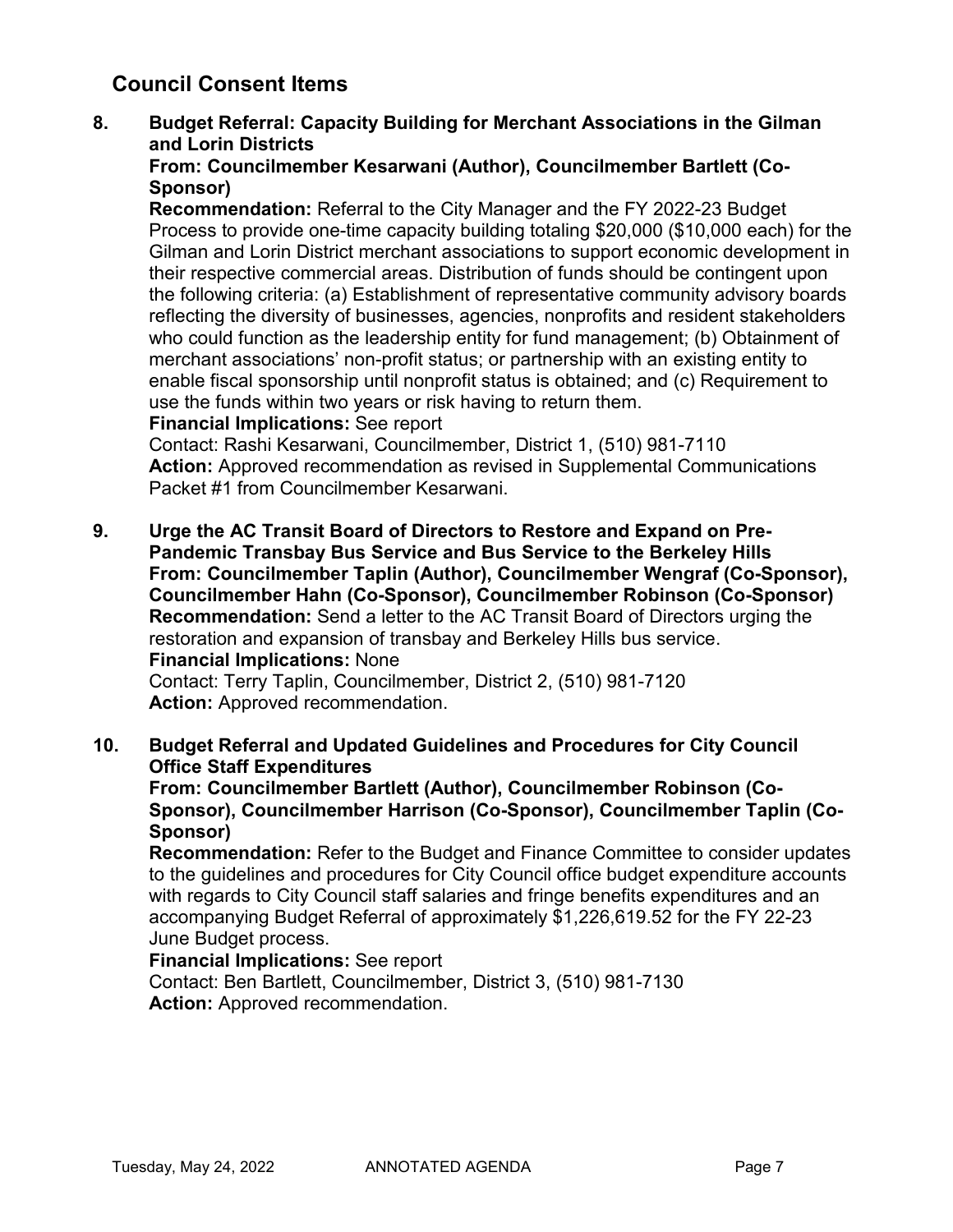#### **11. Budget Referral: Fund Behavioral Health, Crisis Response, and Crisis-related Services Needs and Capacity Assessments From: Councilmember Harrison (Author)**

**Recommendation:** Refer to the FY 23 and FY 24 Annual Budget Process \$100,000 to provide Health, Housing & Community Services Department and Berkeley Fire Department the means study or hire a consultant(s) to:

1. Conduct a service needs assessment based on 911 and non-911 calls for service, dispatch, and response, to address the needs of Berkeley people with behavioral health issues and/or are unhoused using computer aided dispatch (CAD) or other data from the Berkeley dispatch, other dispatch agencies, BPD, BFD, and any other relevant data during the COVID pandemic from at least March 2020 through the present; and

2. Conduct a capacity assessment of crisis response and crisis-related services available to Berkeley people in Berkeley and Alameda County, including but not limited to with respect to the Specialized Care Unit (SCU), respite, and sobering centers.

#### **Financial Implications:** See report

Contact: Kate Harrison, Councilmember, District 4, (510) 981-7140 **Action:** Approved recommendation as revised Supplemental Communications Packet #1 from Councilmember Harrison.

### **12. Resolution in Support of SB 379: the Solar Access Act**

**From: Councilmember Harrison (Author), Mayor Arreguin (Author), Councilmember Wengraf (Author), Councilmember Hahn (Co-Sponsor) Recommendation:** Send a letter of support for SB 379 (Wiener) - Residential solar energy systems: permitting, to Senators Wiener and Skinner, Assemblymember Wicks, and Governor Newsom. To increase the number of homes installing safe solar energy systems, Senate Bill 379, the Solar Access Act, would mandate jurisdictions above a certain population size to provide an online instant solar permitting process, like SolarAPP+, for residential solar and solar-plus-storage systems.

### **Financial Implications:** See report

Contact: Kate Harrison, Councilmember, District 4, (510) 981-7140 **Action:** Adopted Resolution No. 70,358–N.S.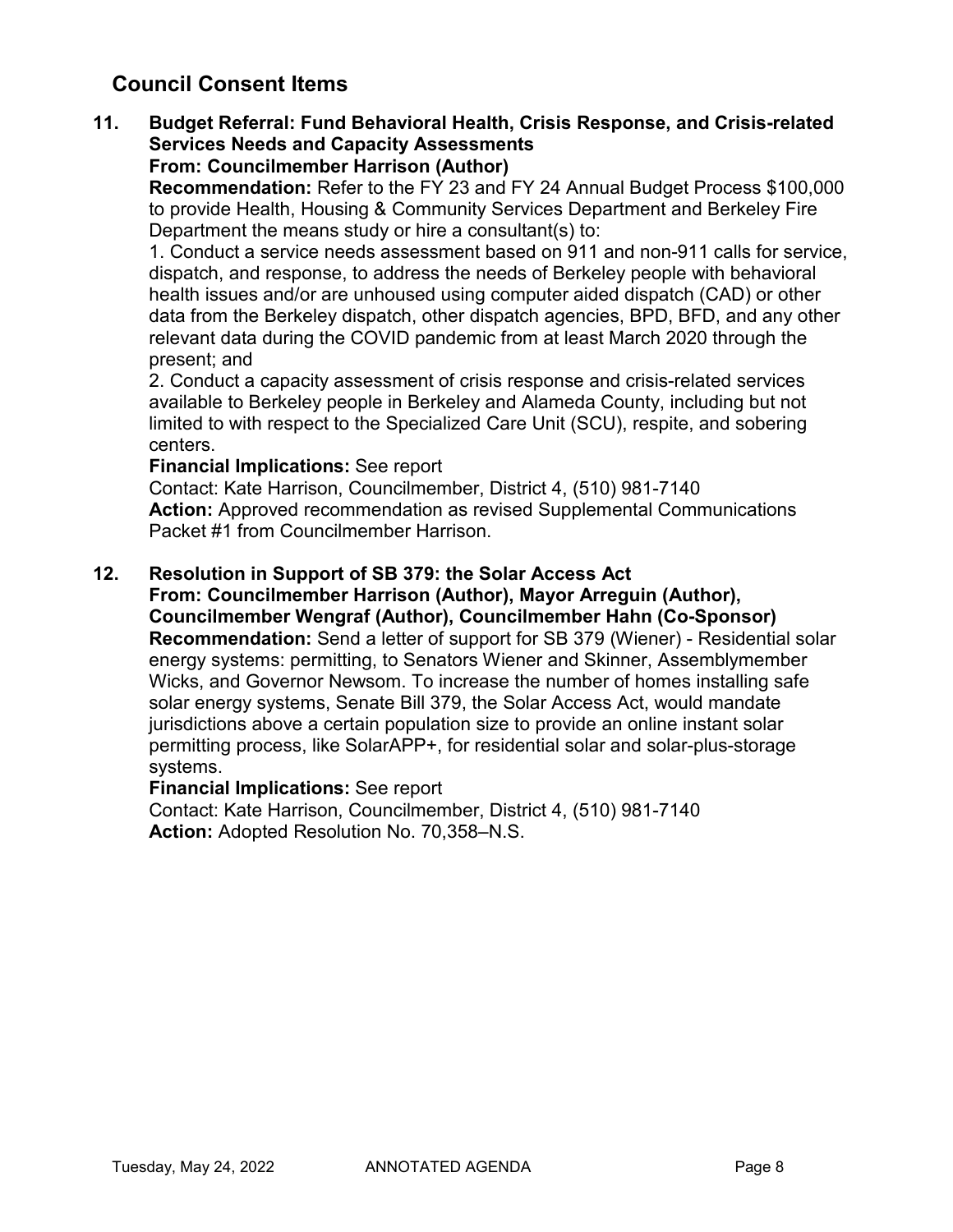**13. Referral to the Budget and Finance Policy Committee and Budget Referral to Consider General Fund Strategies and Related Fiscal Policies for Funding Capital Improvements, in Particular Street, Sidewalk, Micromobility and Transit Infrastructure** *(Reviewed by Budget & Finance Policy Committee)* **From: Councilmember Harrison (Author) Recommendation:** 

1. Refer to the Council Budget and Finance Policy Committee to explore specific options for improving how and to what extent the City's Capital Improvement Program (CIP) is funded, to include but not limited to the following potential strategies: (a). investigate historic assumptions and policies regarding securedproperty and transfer tax revenues; (b). consider a one-time allocation of a certain percentage of salary savings accruing from historic vacancies that are not likely to be filled in the short-term; (c). consider prospective Public Works plan to charge utilities for pavement impact.

2. Refer to the June 2022 Budget process \$8 million per year to be transferred to the CIP based on Committee consideration and any conclusions.

*Policy Committee Recommendation: On April 19, 2022, the Budget & Finance Policy Committee sent the item to Council with a qualified positive recommendation removing item 1 (c) consider the sale of underutilized city-owned property.* **Financial Implications:** See report.

Contact: Kate Harrison, Councilmember, District 4, (510) 981-7140 **Action:** Approved recommendation of the Budget & Finance Committee.

**14. Relinquishment of Council Office Budget Funds to the General Fund and Grant of Such Funds to the Actor's Ensemble Company to Perform a Staged Reading of the play, "Roe" at the Goldman Theatre in the David Brower Center on June 12, 2022**

**From: Councilmember Wengraf (Author), Councilmember Hahn (Co-Sponsor) Recommendation:** Adopt a Resolution approving the expenditure of an amount not to exceed \$500 per Councilmember, including \$500 from Councilmember Wengraf, to the Actor's Ensemble Company to fund a staged reading of the play, "Roe" at the Goldman Theatre of the David Brower Center on June 12, 2022

### **Financial Implications:** See report.

Contact: Susan Wengraf, Councilmember, District 6, (510) 981-7160

**Action:** Adopted Resolution No. 70,359–N.S. revised to include contributions from the following Councilmembers up to the amounts listed: Mayor Arreguin - \$200; Councilmember Harrison - \$100; Councilmember Bartlett - \$250; Councilmember Taplin - \$200; Councilmember Robinson - \$200; Councilmember Kesarwani - \$50; Councilmember Hahn - \$250.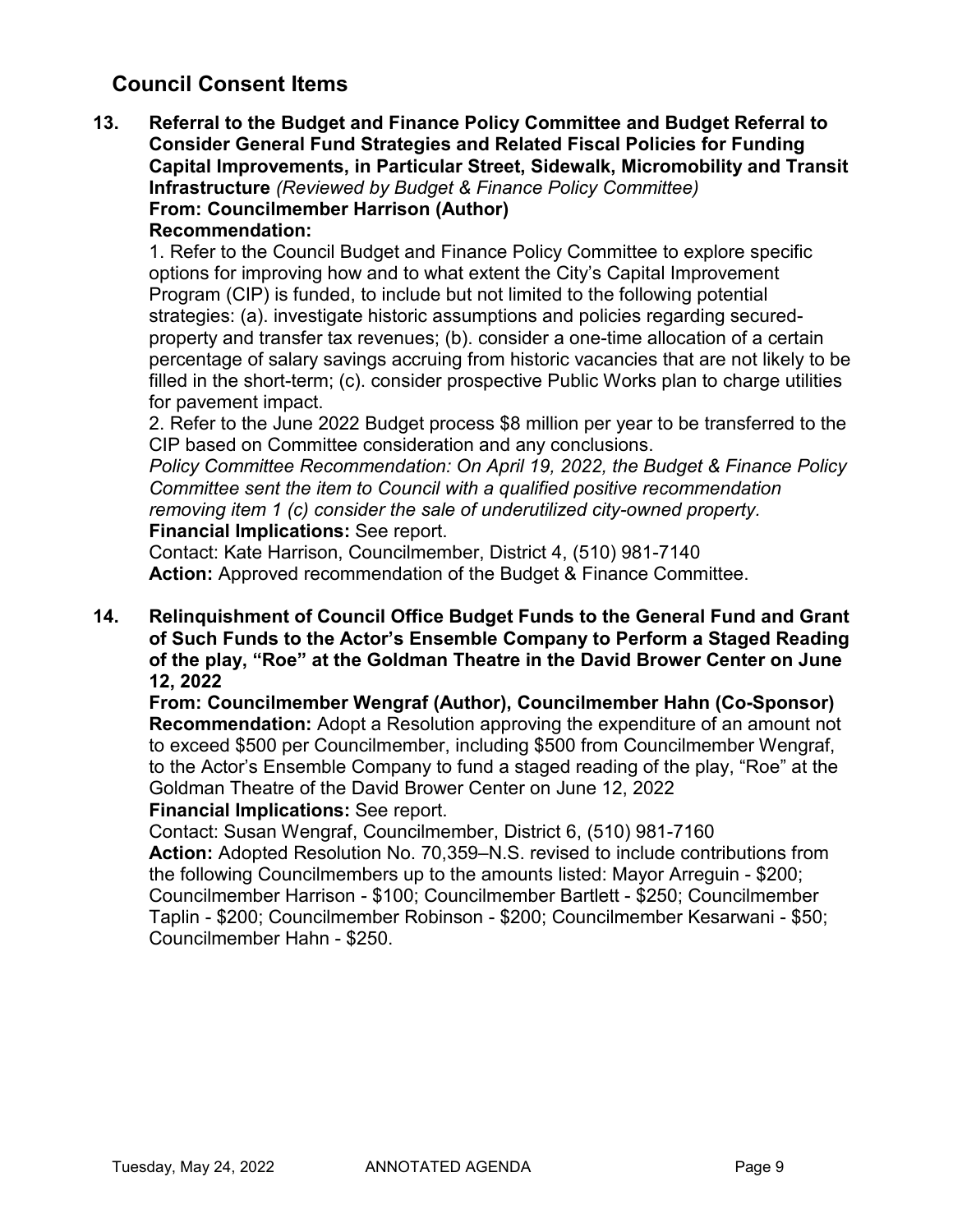## **Action Calendar – New Business**

**15. Resolution Adopting the Resolution of Intention of Amendment to the Miscellaneous CalPERS Contract Pursuant to California Government Code 20516; Adopt First Ordinance Reading authorizing an amendment to the contract between the City Council of the City of Berkeley and the Board of Administration of the California Public Employees' Retirement System From: City Manager**

### **Recommendation:**

1. Adopt the Resolution of Intention in order to approve the amendment of the contract between the Board of Administration, California Public Employees' Retirement System and the City Council for the City of Berkeley pursuant to California Government Code 20516 to effectuate changes to the cost sharing agreement between the City and PEPRA members of Service Employee International Union, Local 1021 Maintenance and Clerical (SEIU MC), Public Employees Union Local 1 (Local 1), Community Services & Part-Time Recreation Leaders Associations Local 1021 (SEIU CSU/PTRLA), and the Unrepresented Employees Group.

2. Adopt first reading of an Ordinance amending the City's contract with CalPERS to effectuate changes to the cost sharing agreement between the City and PEPRA members of Service Employee International Union, Local 1021 Maintenance and Clerical (SEIU MC), Public Employees Union Local 1 (Local 1), Community Services & Part-Time Recreation Leaders Associations Local 1021 (SEIU CSU/PTRLA), and the Unrepresented Employees Group.

Council adopted Resolution #70,156 N.S.at its December 14, 2021, meeting authorizing the FY2021-22 amendment to the City's CalPERS Miscellaneous contract. Council must now pass another Resolution of Intention to approve the FY2022-23 contract amendment between the City and the Public Employees' Retirement System Board of Administration.

**Financial Implications:** See report.

Contact: Donald E. Ellison, Human Resources, (510) 981-6800

**Action:** 1 speaker. M/S/C (Arreguin/Harrison) to:

1. Adopt Resolution No. 70,360–N.S. including the amended contract;

2. Adopt first reading of Ordinance No. 7,813-N.S. including the amended contract. Second reading scheduled for June 14, 2022.

**Vote:** Ayes – Kesarwani, Taplin, Bartlett, Harrison, Wengraf, Robinson, Droste, Arreguin; Noes – None; Abstain – None; Absent – Hahn.

Councilmember Hahn absent 8:52 p.m. – 8:58 p.m.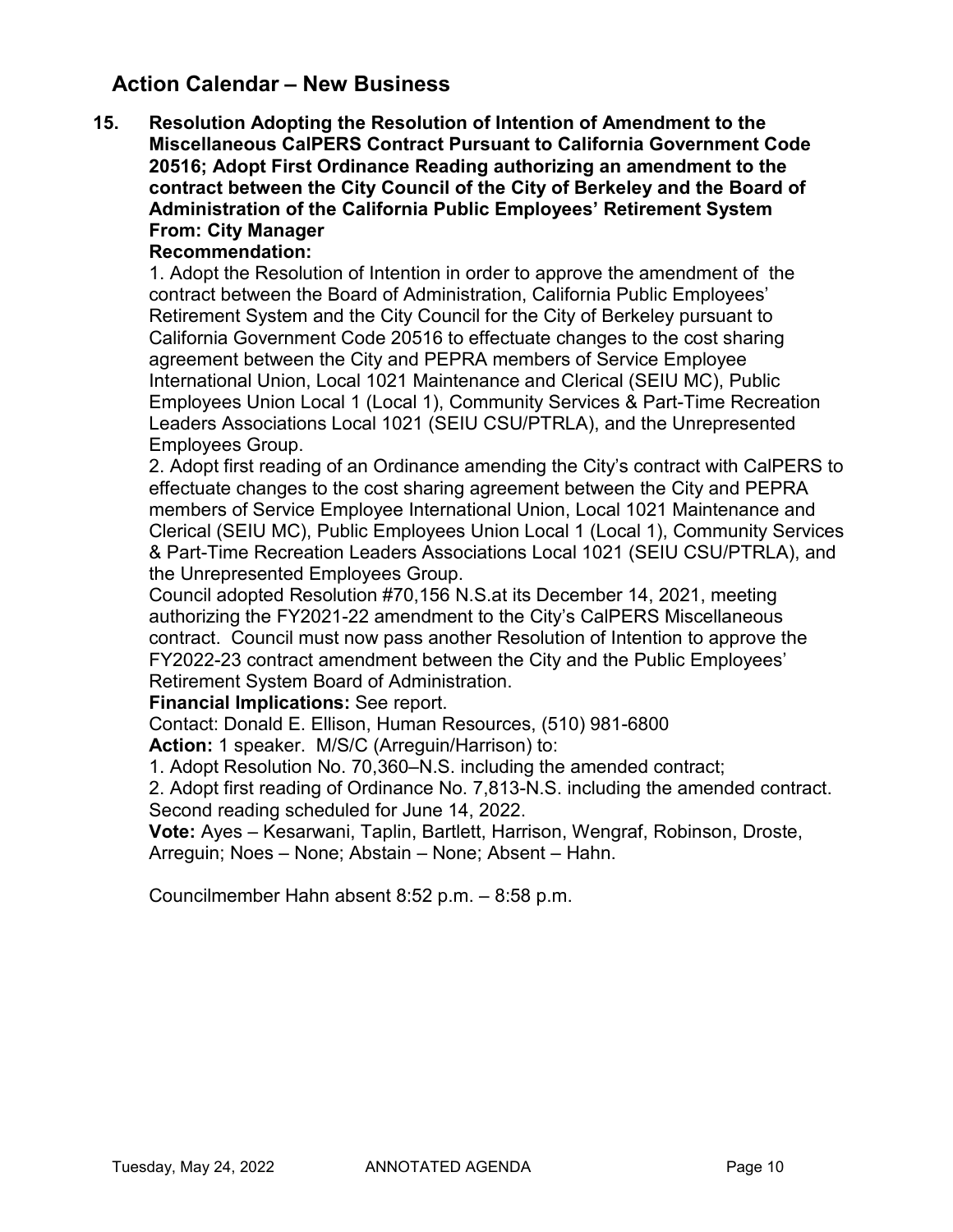## **Action Calendar – Public Hearings**

### **16. Changes to the Land Use Planning Division Fee Schedule / Hourly Rate From: City Manager**

**Recommendation:** Conduct a public hearing and, upon conclusion, adopt a Resolution amending Resolution No. 67,985-N.S. to adopt revisions to the fee schedule for the Land Use Planning Division of the Planning and Development Department, effective July 1, 2022, to increase the hourly rate for staff time from \$200 to \$230 per hour, increase related deposits and fixed-rate permit application fees to reflect the new rate and to more accurately reflect the staff time required to process various permit types, adopt new fees for new permit types, and clarify the existing fee descriptions.

**Financial Implications:** See report Contact: Alene Pearson, Planning and Development, (510) 981-7400

**Public Testimony:** The Mayor opened the public hearing. 0 speakers. M/S/C (Arreguin/Robinson) to close the public hearing. **Vote:** All Ayes.

**Action:** M/S/C (Arreguin/Robinson) to adopt Resolution No. 70,361–N.S. **Vote:** All Ayes.

## **17. FY 2023 and FY 2024 Proposed Budget and Proposed Budget Public Hearing #1**

### **From: City Manager**

**Recommendation:** Accept the FY 2023 and FY 2024 Proposed Biennial Budget for review and consideration by the City Council and final adoption on June 28, 2022 and conduct Public Hearing #1 on the FY 2023 and FY 2024 Proposed Budget. **Financial Implications:** See FY 2023 and FY 2024 Proposed Biennial Budget Contact: Sharon Friedrichsen, Budget Manager, (510) 981-7000

**Action:** M/S/C (Arreguin/Harrison) to suspend the rules and extend the meeting to 11:15 p.m.

**Vote:** Ayes – Kesarwani, Bartlett, Harrison, Wengraf, Robinson, Droste, Arreguin; Noes – None; Abstain – None; Absent – Taplin, Hahn.

Councilmember Taplin absent 10:09 p.m. – 11:15 p.m.

Councilmember Hahn absent 10:12 p.m. – 11:15 p.m.

**Public Testimony:** The Mayor opened the public hearing. 7 speakers.

**Vote:** Presentation made and discussion held. No action taken.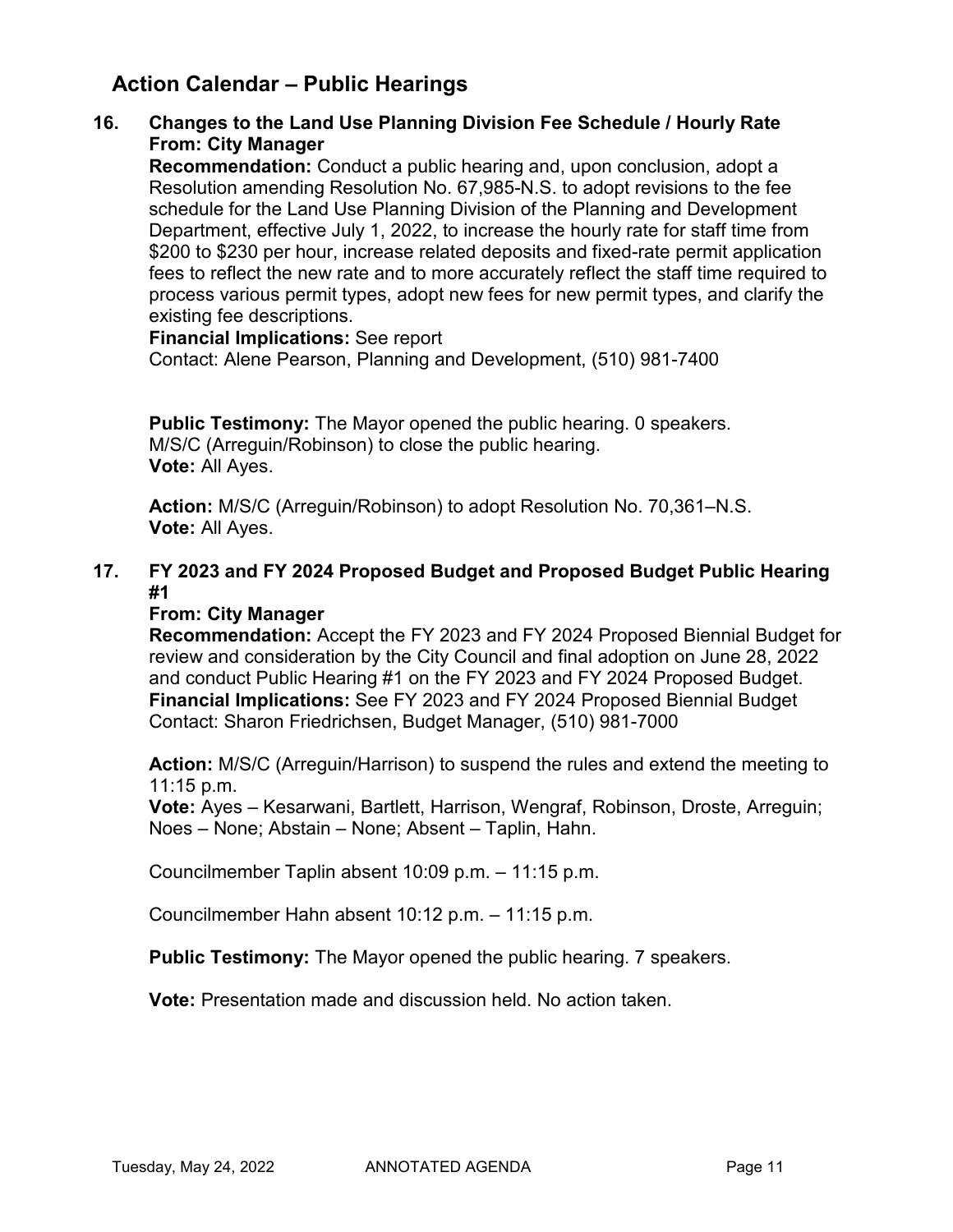## **Action Calendar – New Business**

**18. Berkeley's Financial Condition (FY 2012 – FY 2021): Pension Liabilities and Infrastructure Need Attention From: Auditor**

**Recommendation:** We recommend City Council request that the City Manager report back by November 2022, and every six months thereafter, regarding the status of our audit recommendations until reported fully implemented by the City Manager and Finance Department. They have agreed to our findings and recommendations. Please see our report for their complete response. **Financial Implications:** See report **Contact:** Jenny Wong, Auditor, (510) 981-6750 **Action:** 4 speakers. Presentation made and discussion held.

## **Council Action Items**

**19. Revisions to Section 311.6 Warrantless Searches of Individuals on Supervised Release Search Conditions of the Berkeley Police Department Law Enforcement Services Manual** *(Reviewed by the Public Safety Committee)* **From: Councilmember Droste (Author), Councilmember Taplin (Author) Recommendation:** Revise Section 311.6 Warrantless Searches of Individuals on Supervised Release Search Conditions of the Berkeley Police Department (BPD) Law Enforcement Services Manual to enable officers of the Berkeley Police Department to conduct detentions and warrantless searches individuals on parole/probation consistent with and supportive of the provisions in the probationer's/parolee's release conditions.

*Policy Committee Recommendation: Send the item to the City Council with a qualified positive recommendation, as revised by the committee and subject to legal review. Section 311.6 was revised to read: In accordance with California law, individuals on probation, parole, Post Release Community Supervision, or other supervised release status may be subject to warrantless search as a condition of their probation. Officers shall only conduct probation or parole searches to further a legitimate law enforcement or rehabilitative purpose. Searches shall not be conducted in an arbitrary, capricious, or harassing fashion. In the conduct of all such detentions and searches, officers shall consciously avoid the application of bias, shall not use such detentions or searches as a means to harass or annoy, and shall not conduct such detentions and searches in a manner that targets or is discriminatory toward any protected class.*

**Financial Implications:** See report

Contact: Lori Droste, Councilmember, District 8, (510) 981-7180 **Action:** 13 speakers. M/S/C (Arreguin/Droste) to continue the item, including revised materials to July 12, 2022.

**Vote:** All Ayes.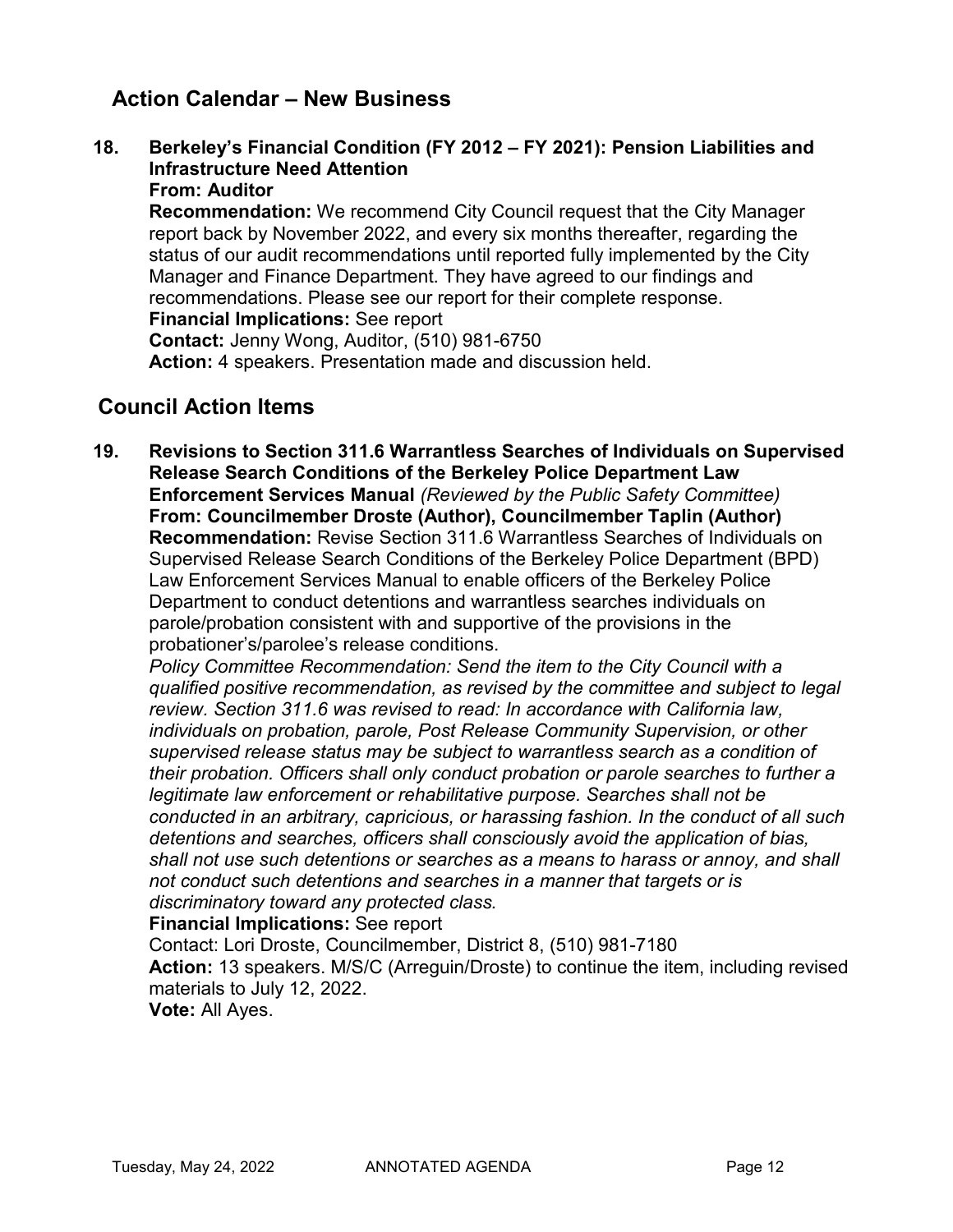## **Information Reports**

**20. Mental Health Commission Annual Report 2021-2022 From: Mental Health Commission** Contact: Jamie Works-Wright, Commission Secretary, (510) 981-5400 **Action:** Received and filed.

## **Public Comment – Items Not Listed on the Agenda -** 0 speakers.

### **Adjournment**

Adjourned at 11:15 p.m.

### **Communications**

**Item #7: Budget Referral: Street Maintenance Funding to Prevent Further Deterioration of Pavement Condition to Save Tax Dollars and Our Streets**

- 1. Linda and Steve Rosen
- 2. Rebecca Navarrete Davis

**Item #19: Revisions to Section 311.6 Warrantless Searches of Individuals on Supervised Release Search Conditions of the Berkeley Police Department Law**

3. Vincent Southerland, on behalf of NYU Law

#### **California Theatre**

- 4. Dorothy Walker
- 5. Laura Soble
- 6. Lynn Koolish
- 7. Jennifer Winch
- 8. Robb Walker
- 9. Rosa Luevano
- 10.David Crane
- 11.Lucy Friedland

#### **Ashby and North Berkeley BART Development**

- 12.Michael Gene Anderson
- 13.Layo Freed (2)
- 14. Peter Fineberg
- 15.Avram Gur Arye
- 16.Isaac Nicholson
- 17.Helga Recke
- 18.Ned Himmel
- 19.Robin Halprin
- 20.David Rice
- 21.Sarah Adelman
- 22.Suzanne McMillan
- 23.Hal Sternbert
- 24.Shirley McNeal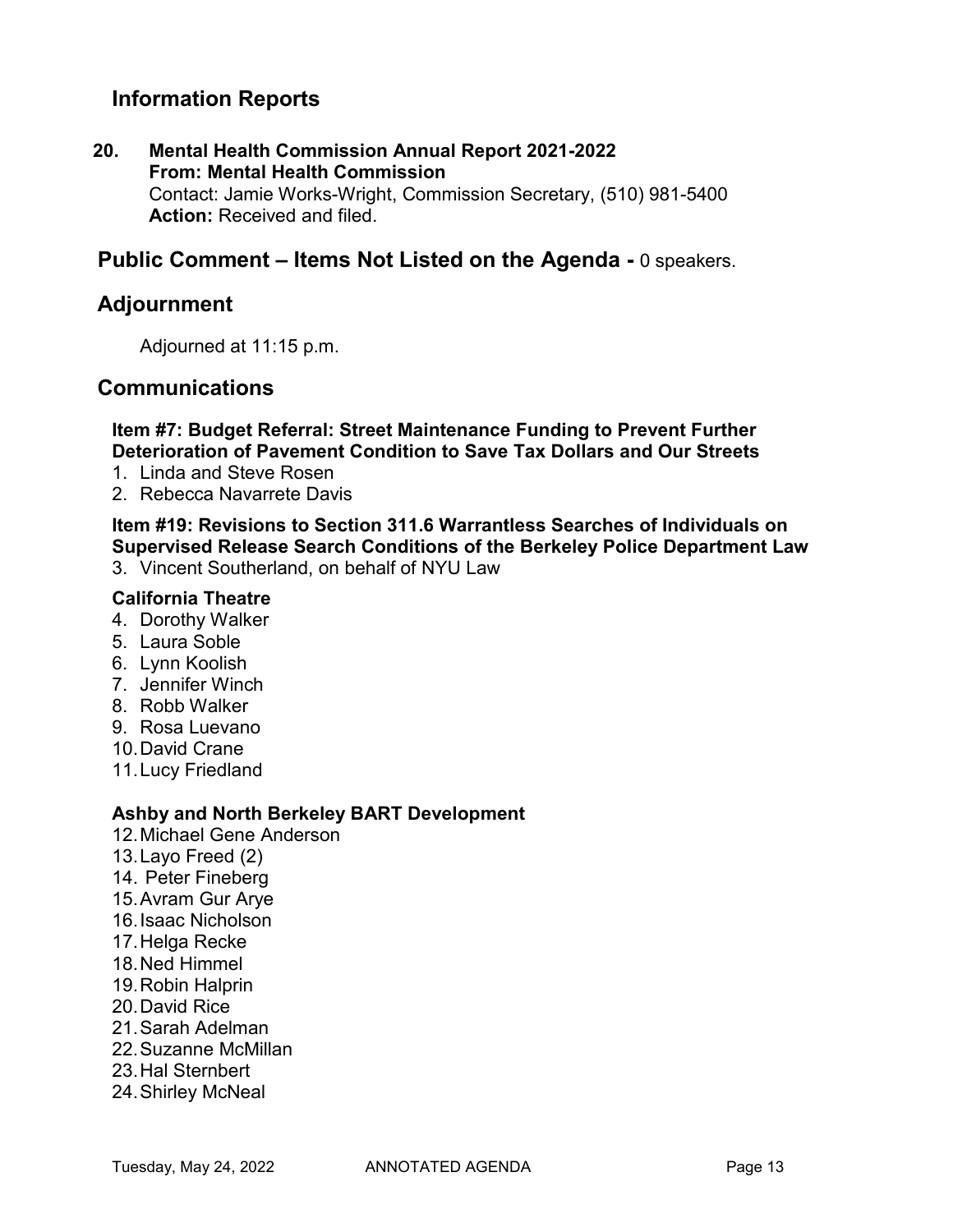25.Sabina McMurty 26.Dona Boatright 27.Cindy Shamban 28.Irene Rice 29.Shoana Humphries 30.Jacqueline Wilson 31.Franklin Lei 32.Robert Dunn 33.Ori Skloot 34.Jennifer King 35.Nancy Lichtenstein 36.Claire Schoen 37.Carolyn McMillan 38.Alex Bixler 39.Karen Eisenstadt 40.21 similarly-worded form letters (7 stories maximum)

### **Cesar Chavez Park**

41.Sandra Blair 42.Jon Stewart 43.Marty Schiffenbauer 44.Max Ventura 45.Rebecca Weinstein 46.Ingrid Good

### **Climate Change**

47.Thomas Lord (2)

### **Homelessness, RV Living and Encampments**

48.Brigitte Nicoletti 49.Evan F. 50.Osha Neuman (2) 51.Paul Buddenhagen, Deputy City Manager

#### **City of Berkeley's New Website**

52.Thomas Lord (2) 53.Bryce Nesbitt

## **2134-36 Curtis Street Complaint**

54.Ramona M. Cavanaugh (2)

#### **Budget Proposal for Police Accountability Work**

55.Michael Chang, Chairperson of Police Accountability Board

### **2712-2714 Telegraph Avenue**

56.Christine Brozowski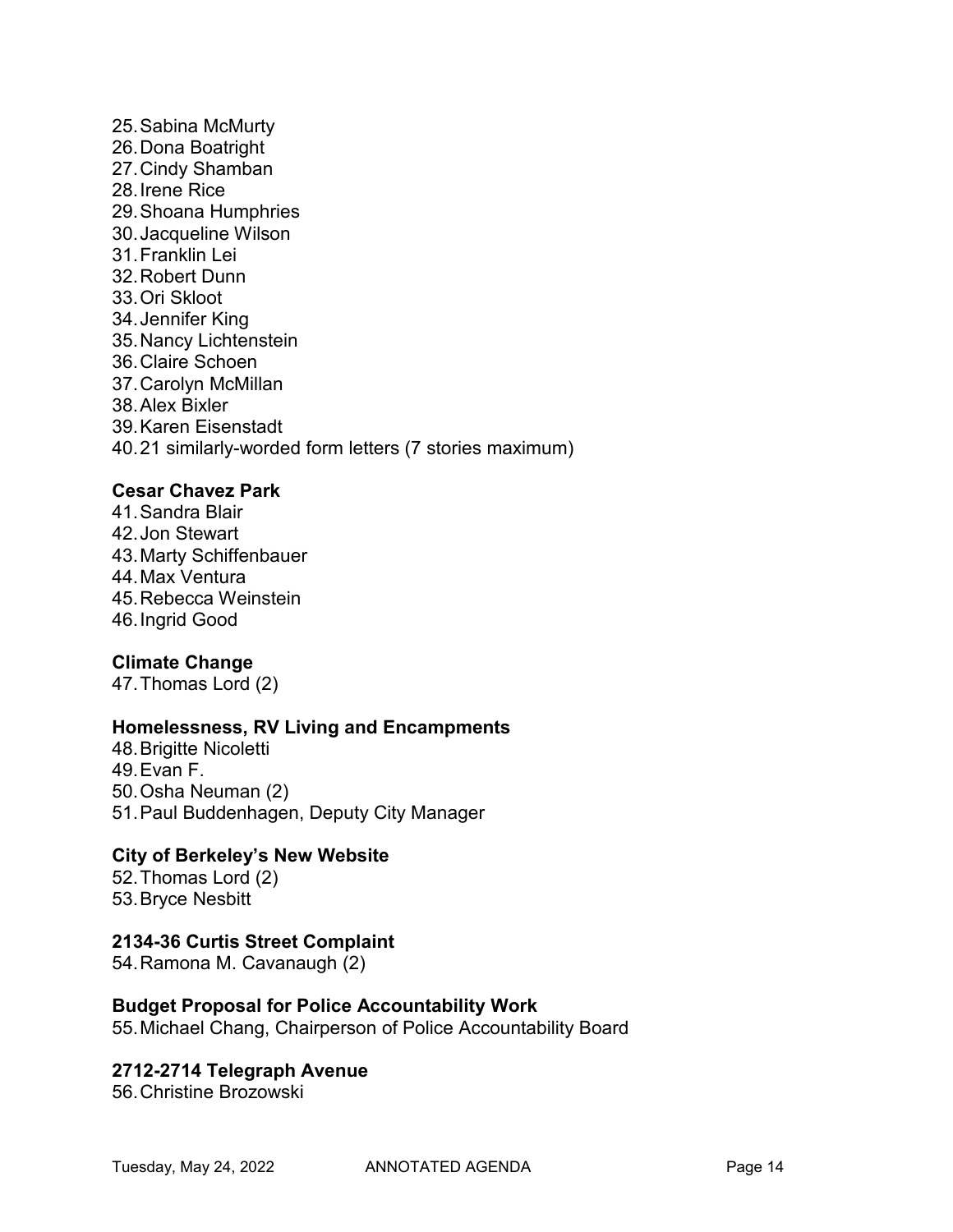**Fair Work Week Ordinance**

57.Jane Scantlebury

**Bicycle Data** 58.Margot Smith

**Sanctuary Contracting Ordinance** 59.Elana Auerbach

**Traffic Intersection Cameras** 60.Carol Cohen

**Proclamation Honoring Yassir Chadly** 61.Helga Recke

**Life Threatening Incident at Strawberry Creek** 62.David Kahn

**Flex Team** 63.Eric Friedman

**Food Deserts** 64.Genevieve Kaplan

**933 Colusa** 65.Ashok Sabhlok

#### **5G Effects** 66.Vivian Warkentin

**Grizzly Peak Traffic** 67.Joshua Bloom

**Pandemic Variants** 68.purplecosmicpoet@

**BUSD AAPI Heritage Month** 69.Reichi Lee

#### **Bronx Tenants – Limited Equity Co-op** 70.Marty Schiffenbauer

**Decriminalize Entheogenic Plants**

71.Abigail Kemalyan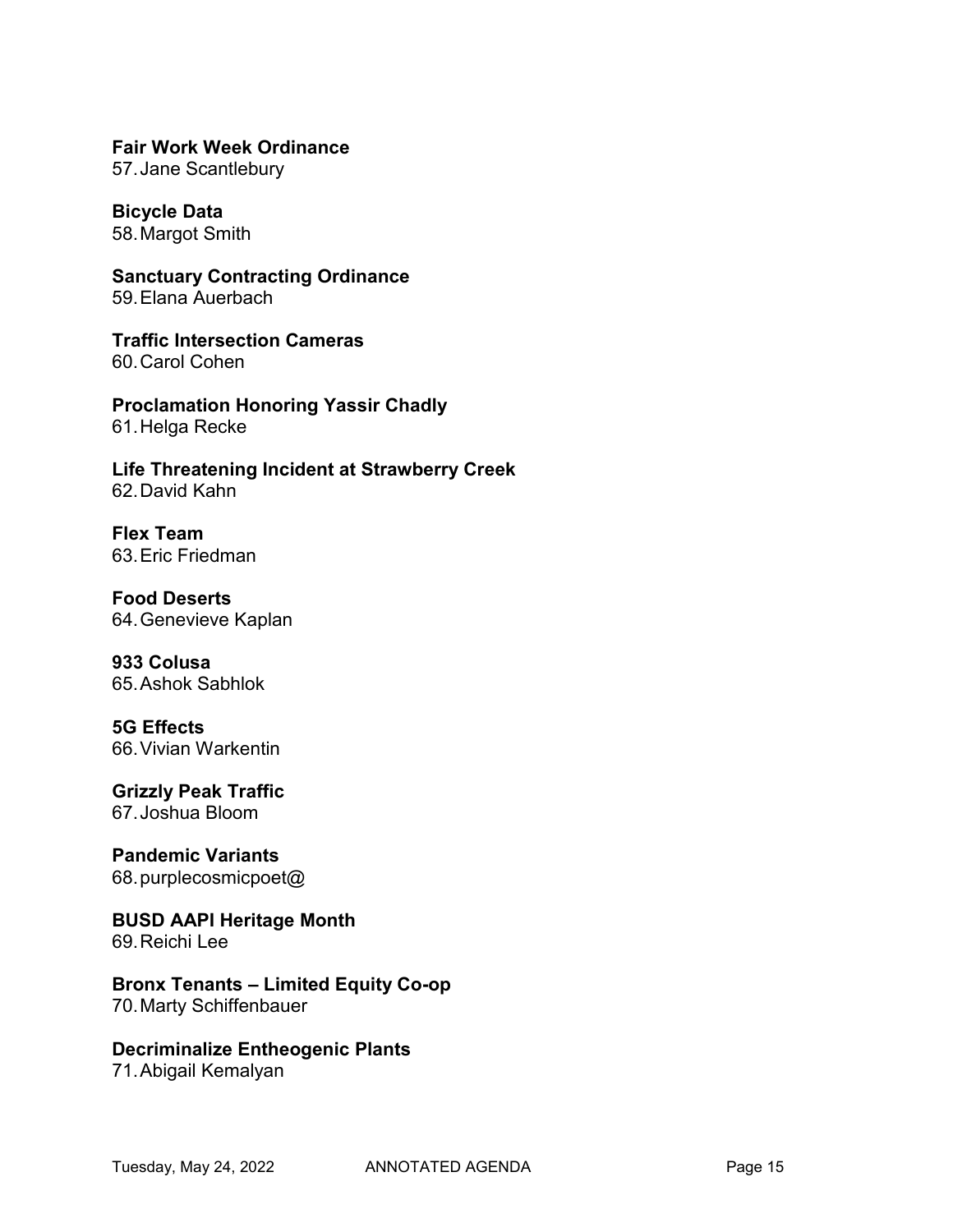#### **Fentanyl Drug Trafficking**

72.Ronald Kirkish

**Agenda Committee v. Brown Act** 73.Thomas Lord

**Unsworn Officer Traffic Enforcement** 74.Thomas Lord

## **Supplemental Communications and Reports 1**

**Item #7: Budget Referral: Street Maintenance Funding to Prevent Further Deterioration of Pavement Condition to Save Tax Dollars and Our Streets**  75.Bob Laird 76.Karen Davis 77.Karen Rice 78.Linda Rosen

#### **Item #8: Budget Referral: Capacity Building for Merchant Associations in the Gilman and Lorin Districts**

79.Revised material, submitted by Councilmember Kesarwani

**Item #11: Budget Referral: Fund Behavioral Health, Crisis Response, and Crisisrelated Services Needs and Capacity Assessments**

80.Revised material, submitted by Councilmember Harrison

**Item #15: Resolution Adopting the Resolution of Intention of Amendment to the Miscellaneous CalPERS Contract Pursuant to California Government Code 20516; Adopt First Ordinance Reading authorizing an amendment to the contract between the City Council of the City of Berkeley and the Board of Administration of the California Public Employees' Retirement System**

81.Supplemental material, submitted by Human Resources

**Item #19: Revisions to Section 311.6 Warrantless Searches of Individuals on Supervised Release Search Conditions of the Berkeley Police Department Law Enforcement Services Manual**

82.Michael Chang, Chairperson, Police Accountability Board

## **Supplemental Communications and Reports 2**

**Item #1: Amendment: FY 2022 Annual Appropriations Ordinance**  83.Revised material, submitted by Councilmember Harrison 84.Leslie Stone

**Item #6: Proposal to Allocate Revenues Generated by the Transient Occupancy Tax in the Waterfront Area to the Marina Fund to Avoid Insolvency, Rebuild its Fund Balance and to Stabilize its Finances**  85.Ronan

86.Victor Ichioka (2)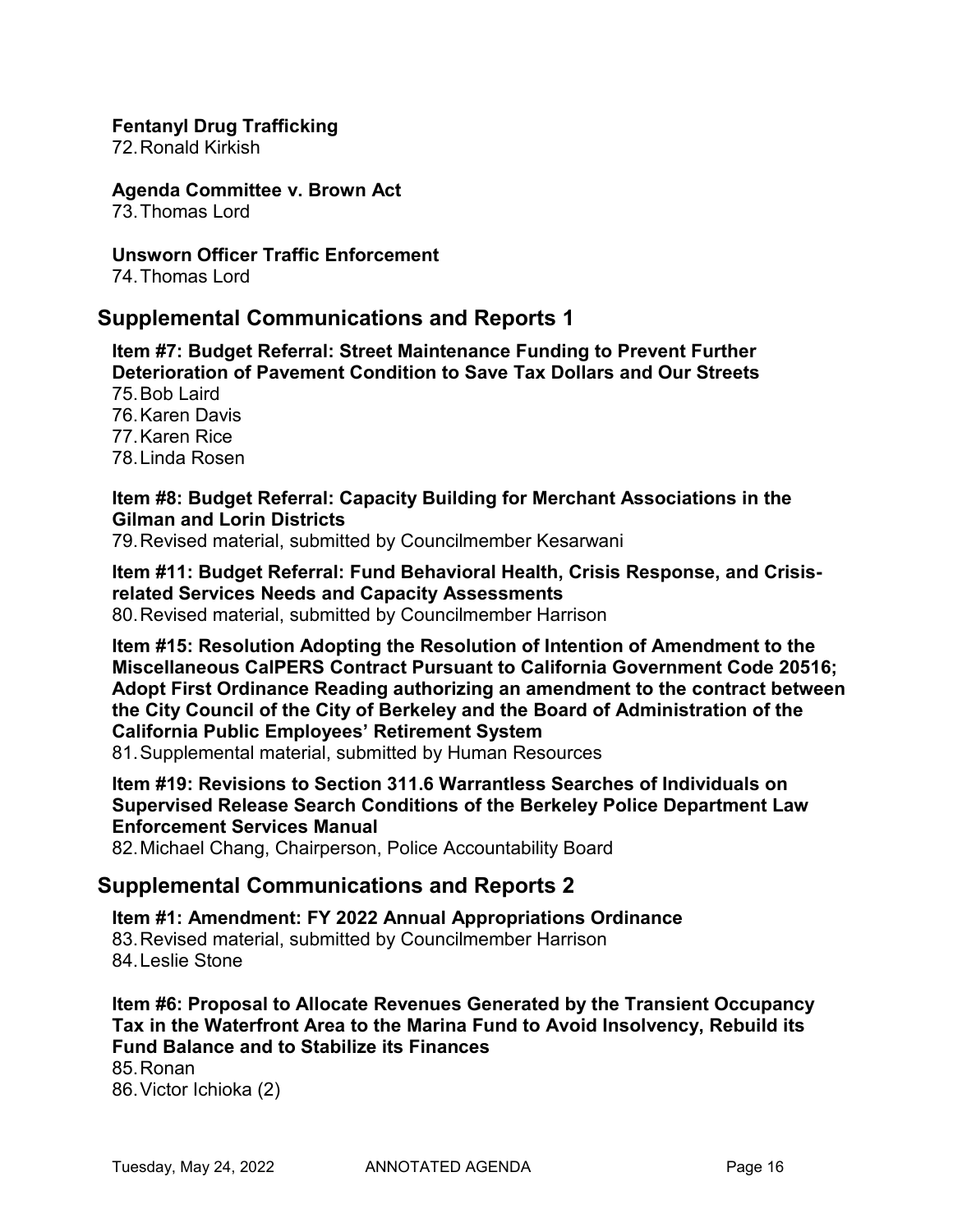87.Roberta Wyn

**Item #9: Urge the AC Transit Board of Directors to Restore and Expand on Pre-Pandemic Transbay Bus Service and Bus Service to the Berkeley Hills** 

88.Christian Peeples 89.Jack Kurzweil

**Item #18: Berkeley's Financial Condition (FY 2012 – FY 2021): Pension Liabilities and Infrastructure Need Attention**

90.Revised material, submitted by the City Auditor

**Item #19: Revisions to Section 311.6 Warrantless Searches of Individuals on Supervised Release Search Conditions of the Berkeley Police Department Law Enforcement Services Manual**

91.Revised material, submitted by Mayor Arreguin 92.Erwin Chemerinsky 93.Diana Bohn

## **Supplemental Communications and Reports 3**

**Item #6: Proposal to Allocate Revenues Generated by the Transient Occupancy Tax in the Waterfront Area to the Marina Fund to Avoid Insolvency, Rebuild its Fund Balance and to Stabilize its Finances** 

94.Cathy Fogel 95.Jim McGrath 96.Rachel Bradley 97.Jon and Satyal Love 98.Grant 99.Sally Tobin 100. Victor Ichioka

**Item #12: Resolution in Support of SB 379: The Solar Access Act**

101. Igor Tregub

#### **Item #17: FY 2023 and FY 2024 Proposed Budget and Proposed Budget Public Hearing #1**

102. Presentation, submitted by the City Manager's Office

### **Item #18: Berkeley's Financial Condition (FY 2012 – FY 2021): Pension Liabilities and Infrastructure Need Attention**

103. Presentation, submitted by the Auditor

### **Item #19: Revisions to Section 311.6 Warrantless Searches of Individuals on Supervised Release Search Conditions of the Berkeley Police Department Law Enforcement Services Manual**

- 104. Kitt Saginor
- 105. Elliot Halpern
- 106. Mary Ann Meany
- 107 Moni Law